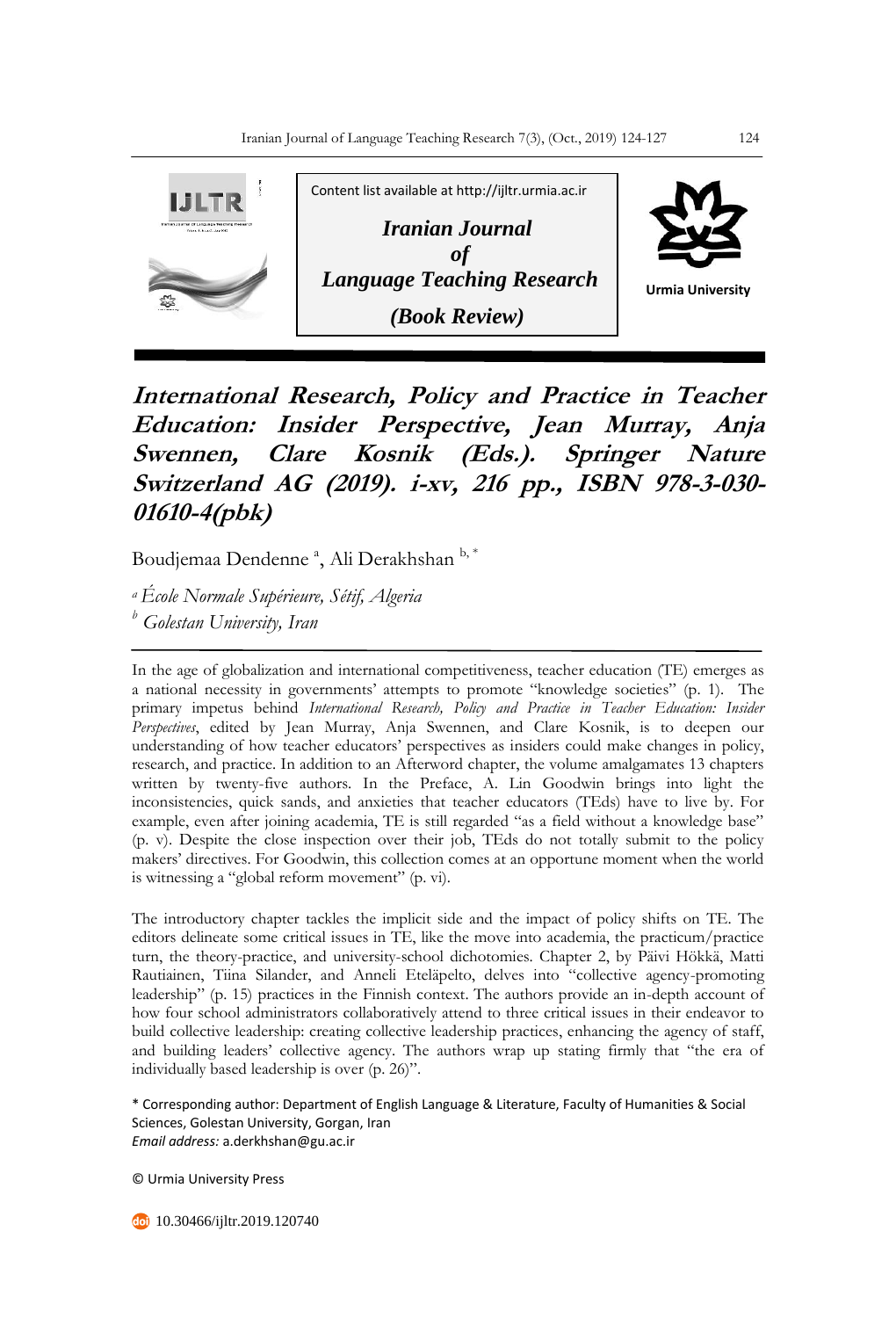Chapter 3, written by Simone White, is a case study of a typical partnership between a school and a university in Australia. The author underlines the practicum orientation of partnerships as portrayed in official documents. Analyzing the interviews of three TEds reveals the sources of frustration, where lack of symmetry and mutuality are among the obstacles to "real partnership" (p. 40). In Chapter 4, Catherine Furlong and Maeve O'Brien, exploring teacher educator identities in an Irish context, elaborate on three major findings. First, TEds in more traditional colleges ratify an identity of a practicing teacher while TEds coming from universities are more subject specialists. Second, Irish institutions' directives orient towards shaping the TEds' identity into a teacher identity whereas TEds position themselves alternately in teacher and academic posts, "a tightrope walker" (p. 55) situation. Third, assessment practices tend to intensify tensions of performance and performativity for TEds.

Chapter 5, by Clare Kosnik, Pooja Dharamshi, and Lydia Menna, depicts a qualitative study on English TEds' use of digital technologies in TE programs (in Canada, the USA, Australia, and England). While the interviewed teachers concur with each other in the usefulness and purposeful implementation of digital technologies in TE, the stark disparity lies in the actual use of these technologies (Torsani, 2016). Only few skillful TEds employ technology for the coconstruction of knowledge. In Chapter 6, Cheryl J. Craig attempts to answer a central question exploring a less-researched area in TE: "what preservice, practicing teachers and teacher educators need in order to feel sustained in their careers?" (p. 79). Via her personal narrative enquiry, the author highlights the crucial importance of stories, counter narratives, knowledge communities, and the dire need of transformation in teaching and TE.

Drawing on her personal experience, in Chapter 7, Clive Beck demonstrates how TEds in Canada model a constructivist/reflective pedagogy, which they often advocate in theory, and how to transmit it to teacher students. Beck reckons that such a pedagogy in TE programs should be built on (1) integration of theory and practice, (2) relevance of subject teaching, (3) avoidance of heavy readings/lecturing, (4) giving voices/choices to all students, (5) flexibility and engagement, (6) individuality of assignments, (7) professionalism, and (8) connection of programs to practicum experiences.

Using biographical research methodology with two male and one female Dutch primary TEs, Anja Swennen and Monique Volman in Chapter 8, aptly illuminate how these three TEds construct their professional identity during three periods of Teachers Colleges, Pedagogical Academy, and Pedagogical Academy Primary Education (1952-to date) in the Netherlands. The findings reveal that their professional identity is impacted not only by their personal history but by their context of TE as well. The findings of this study could have been enriched had the authors collected data from more participants.

Set in the Norwegian context, Chapter 9, written by Marit Ulvik and Kari Smith, inquires into the role of higher education-based TEds' competence from their own and student teachers' viewpoints. Based on data gathered through a questionnaire and interviews, the authors cogently articulate that TEds need to reconcile theory and practice through action research and inquirybased learning, culminating in practical wisdom. Besides, student teachers report that they are in need of pre-service teacher education, prioritizing critical reflections, practical skills as well as TEds' teaching skills and personal attributes.

Drawing on an interpretive qualitative design using a questionnaire and a semi-structured interview, Jean Murray, Gerry Czerniawski, and Patti Barber in Chapter 10 flesh out how 442 student teachers perceived and valued their TEds' identities, forms of knowledge, and attitudes. In their eyes, experiential knowledge of school teaching, subject knowledge, and certain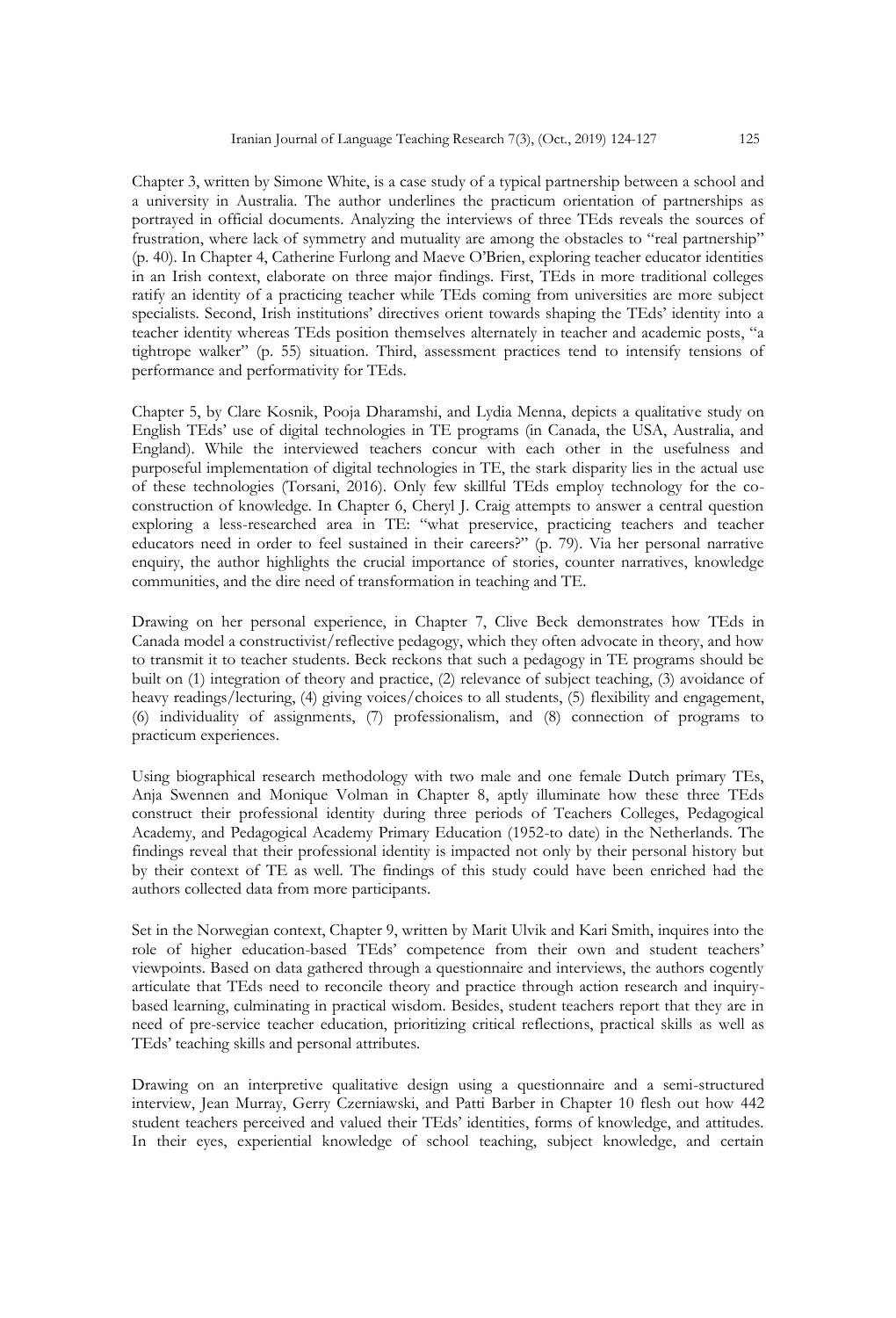interpersonal skills such as adopting the ethos of care and responsibility for student progression are prioritized.

In their contribution, Corinne van Velzen, Monique Volman, and Mieke Brekelmans, in Chapter 11, acclimatize to collaborative mentoring approach (CMA), modeling, and scaffolding as mentoring tools during co-teaching of five different teams of mentors and student teachers. The authors adroitly conclude that CMA is more effective than traditional mentoring activities and that co-teaching is deemed a promising mentoring approach although it is time consuming, and requires expertise and practice to share responsibilities.

Chapter 12, by Gerry Czerniawski, Warren Kidd, and Jean Murray, contextualizes school- and university-based TE in England from the viewpoints of 22 interviewed TEds. The authors' findings corroborate that there exist some differences between school- and university-based TE regarding the interpretations of the knowledge, skills, ethics, values, attributes as well as the role of educational research and different pathways to becoming a teacher. The authors warn that school-based teaching system "risks the marginalization and eventual disappearance of a theoryinformed future teaching profession" (p. 183).

Situated in the ethnomethodological framework in the Republic of Ireland, the penultimate chapter draws on six exploratory and interpretive case studies. Rose Dolan conceptualizes the strategies employed by pre-service TEds to transmute their knowledge-in-action into knowledgeof-practice and intermingle the theoretical underpinnings with the practical knowledge, to become second-order-practitioners. Intrapersonal and interpersonal processes, face-to-face interactions, professional conversations, and group meetings are the strategies enumerated that can inform policy makers for both specific induction and professional development for TEds. The findings of the study reported in this chapter could have benefited the readers had the author triangulated the data through observation and questionnaires. The last chapter, Afterword, by the editors, stresses the fact that policy changes have led to some considerable shifts (in professional identities, roles, epistemologies, practices, values, autonomy, agency etc.) for TEds, mentors, and teachers as insiders. The authors pose some insightful questions to be taken into consideration in future research.

The book has offered many merits; however, the "international" in the book's title is seemingly questionable. As the book does not go well beyond Europe and the Anglo world, it cannot be perceived by the target readership as truly "international", but rather as "Anglo-European". The focus on the developed world may inhibit, we would argue, the studies' findings from being taken-for-granted in other contexts. Therefore, given the idiosyncrasies and the nongeneralizability of each practicing context, the volume's studies can be (and should be) duplicated in other contexts. The role of multilingualism as one of the dominant social and political dimensions of language classrooms is indubitable. Since the present volume views TE internationally, it merits dedicating some space to translanguaging. TEds and student teachers can adopt translingual practices to strategically renegotiate the incremental norms for representing their identities and knowledge (Hillman, Graham, & Eslami, 2019).

All in all, this thoroughly thought-provoking book can be of great interest to a wide range of readership in TE such as student teachers, TEds, and policy makers. Particularly, foreign language practitioners and researchers stand to enormously benefit from this timely and valuable contribution, given that many of the issues discussed, like autonomy, agency, and identity are gaining momentum in their domain. Moreover, the insider perspective adopted enables policy makers to assess how their reforms are being perceived and mediated.